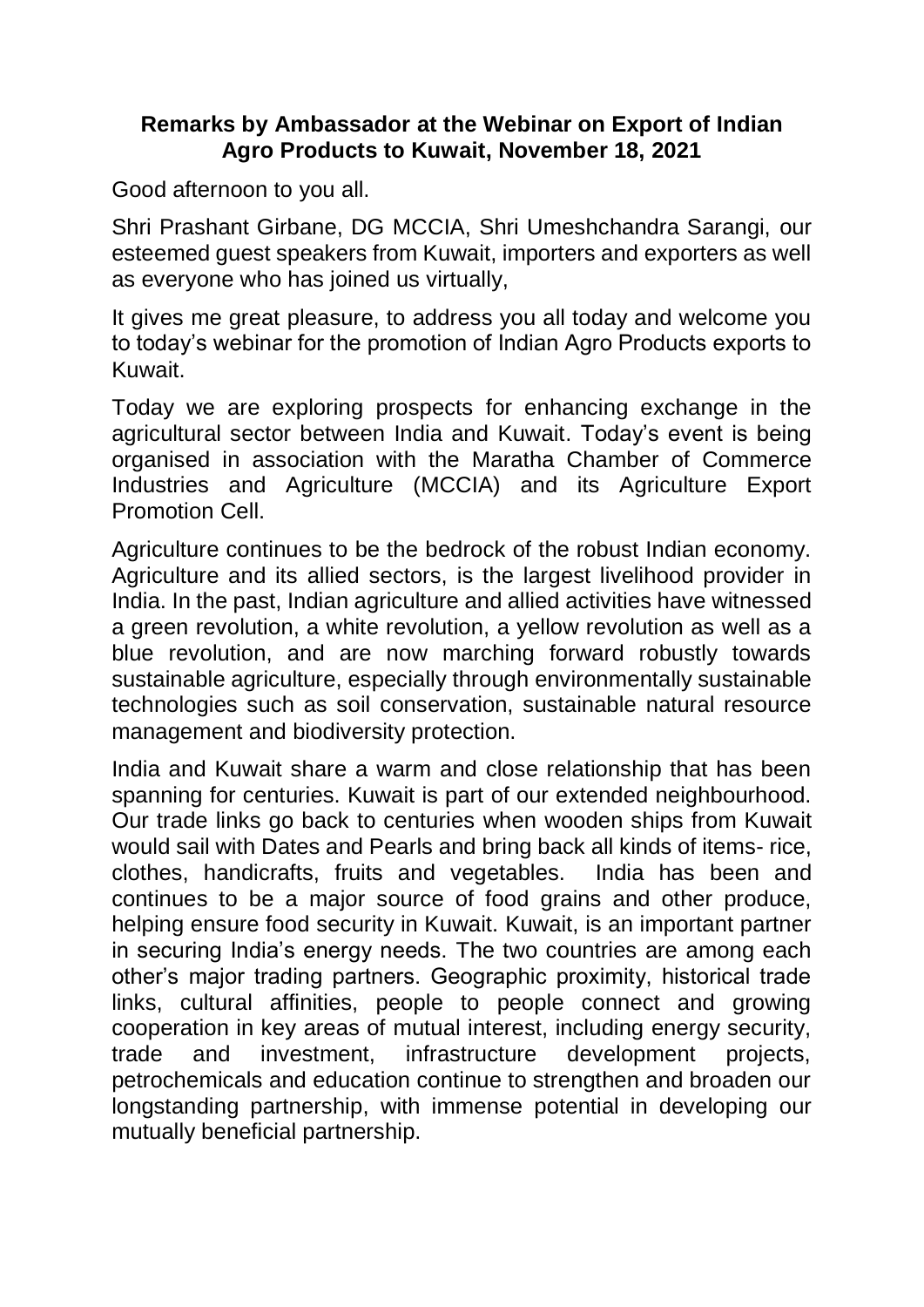Looking at the presence of Indian agricultural products in Kuwait, nearly 50% of cereals come from India! Apart from this more than 15% of vegetables, 18% of fish and around 10% of fruit comes from India! Our diverse climate helps in ensuring availability of all varieties of fresh fruits & vegetables across seasons.

We rank second in fruits and vegetables production in the world. Last year, India produced 99.07 million metric tonnes of fruits and 191.77 million metric tonnes of vegetables. India is the top producer of milk, pulses, ginger and the second largest producer of rice, wheat, sugarcane, and groundnut in the world. Additionally, India also leads in the production of spices, fish, poultry, livestock and plantation crops globally. We also have the largest number of organic farmers in the world!

As such, there is vast scope for India to ably contribute further to all food security needs of Kuwait and other countries in the region. Hon'ble Prime Minister Shri Narendra Modi, with his vision of promoting exports of Indian products abroad, has for the first time this year set up a target of 400 billion US Dollars for all exports from India in the current financial year. Under this innovative mission, each country is given a target and we here in Kuwait, are also working to achieve the target of export of 1.6 billion USD. A major part of this would cover agricultural products.

Today morning in his keynote address at the Sydney Dialogue Hon'ble Prime Minister spoke about the massive digital transformation that India is witnessing including in the Agriculture sector. This will offer new opportunities for Indian exporters for smooth and enhanced export to countries like Kuwait.

Dear Friends,

This year we are celebrating the  $60<sup>th</sup>$  anniversary of establishment of our diplomatic relations. As part of these celebrations, despite the many challenges posed by Covid 19 pandemic, we in the Embassy along with our Indian Business Network and other partners from India and Kuwait conducted several business events involving stakeholders from India as well as Kuwait in food sectors, including a VBSM on Marine Products in January this year, a VBSM for import of Indian Mangoes into Kuwait in April as well as the hugely successful Made in India exhibition in September. I also recall the successful Indian Handicrafts week and the Indian Herbal products week that attracted huge response in Kuwait this year.